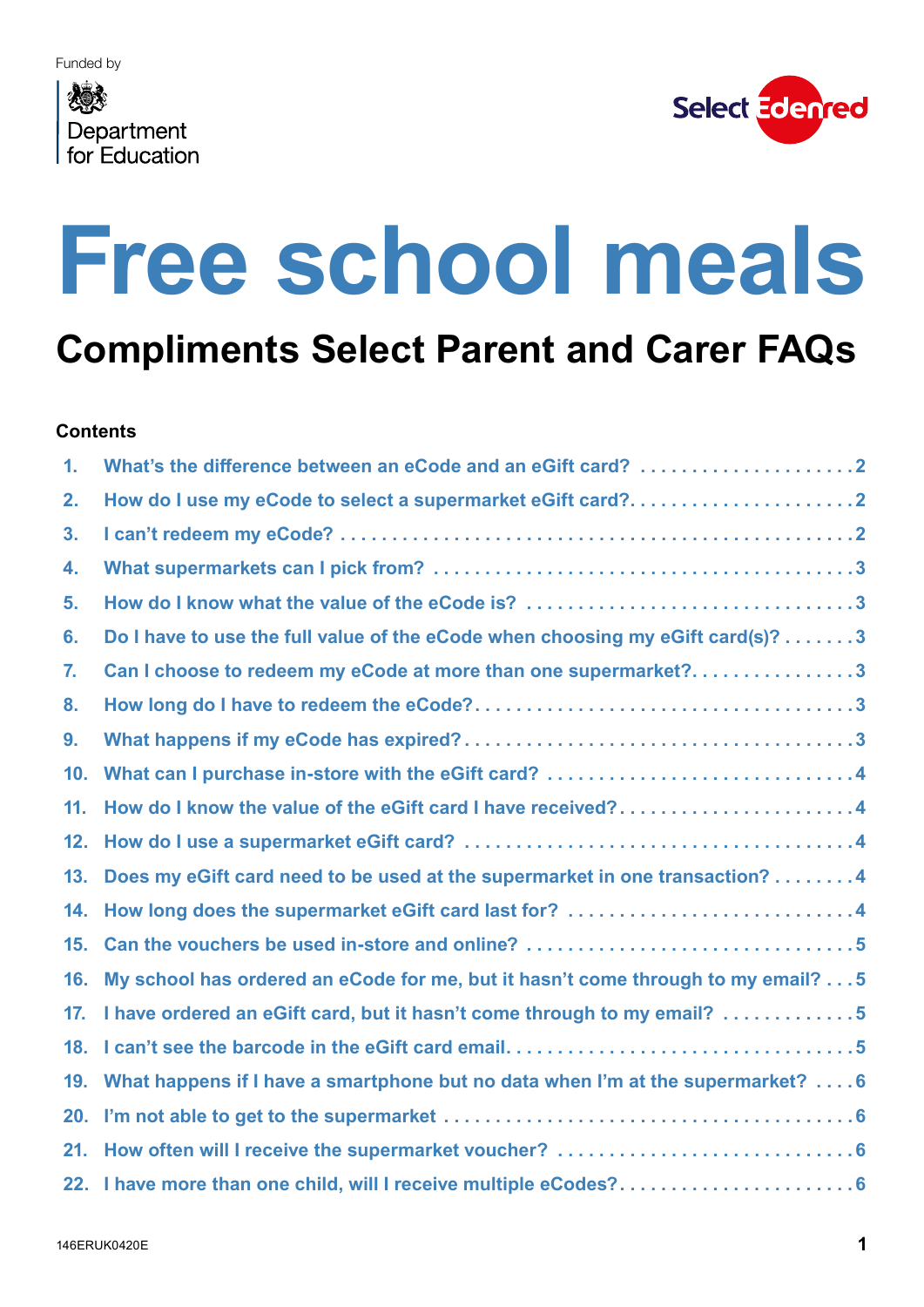### <span id="page-1-0"></span>**1. What's the difference between an eCode and an eGift card?**

**eCode** – this is the 16 digit code which your school may email or text to you. You'll need this code to access [www.freeschoolmeals.co.uk](http://www.freeschoolmeals.co.uk/) and choose your supermarket eGift card. You cannot use the eCode directly with the retailer, **it must be exchanged for an eGift card**.

**eGift card** – each supermarket has their own eGift card. To order your eGift, redeem your eCode at w[ww.freeschoolmeals.co.uk](http://www.freeschoolmeals.co.uk/). The eGift card will be sent to the email address entered during check-out and can be spent instore at the chosen supermarket. Alternatively your school may order your eGift card for you and print it and post it, or arrange for you to collect it.

#### **2. How do I use my eCode to select a supermarket eGift card?**

You should order your supermarket eGift at home before going to the store.

To select your supermarket eGift card, follow the steps below:

- 1. Copy eCode from your email or text message
- 2. Go to [www.freeschoolmeals.co.uk](http://www.freeschoolmeals.co.uk/)
- 3. Enter the 16 digit eCode (you can enter more than one eCode if you have more than one to redeem)
- 4. Select a supermarket
- 5. Enter the amount and add to basket
- 6. Checkout and enter the email address you would like the eGift card sent to
- 7. Your eGift card will be processed and sent (please allow up to 24 hours for it to be delivered to your inbox).

### <span id="page-1-1"></span>**3. I** can't redeem my eCode?

- You may have entered the incorrect eCode. Please try to enter your eCode again. If your eCode is still not accepted, please delete the browsing history on your device - as your device may be storing the incorrect eCode in its memory.
- If you received the eCode directly from your school by post or text message:
	- All eCodes should be 16 digits long. If your eCode has a different number of digits, you can query this with your local school administrator and ask if the eCode is correct.
	- Your school administrator can also check the status of your eCode, including the eCode's 'Activation date'. eCodes will not work until on or after this date.
- If you have followed all of the steps above and you still cannot redeem your eCode, please email [freeschoolmealsparentscarers@edenred.com](mailto:freeschoolmealsparentscarers@edenred.com) for further support.

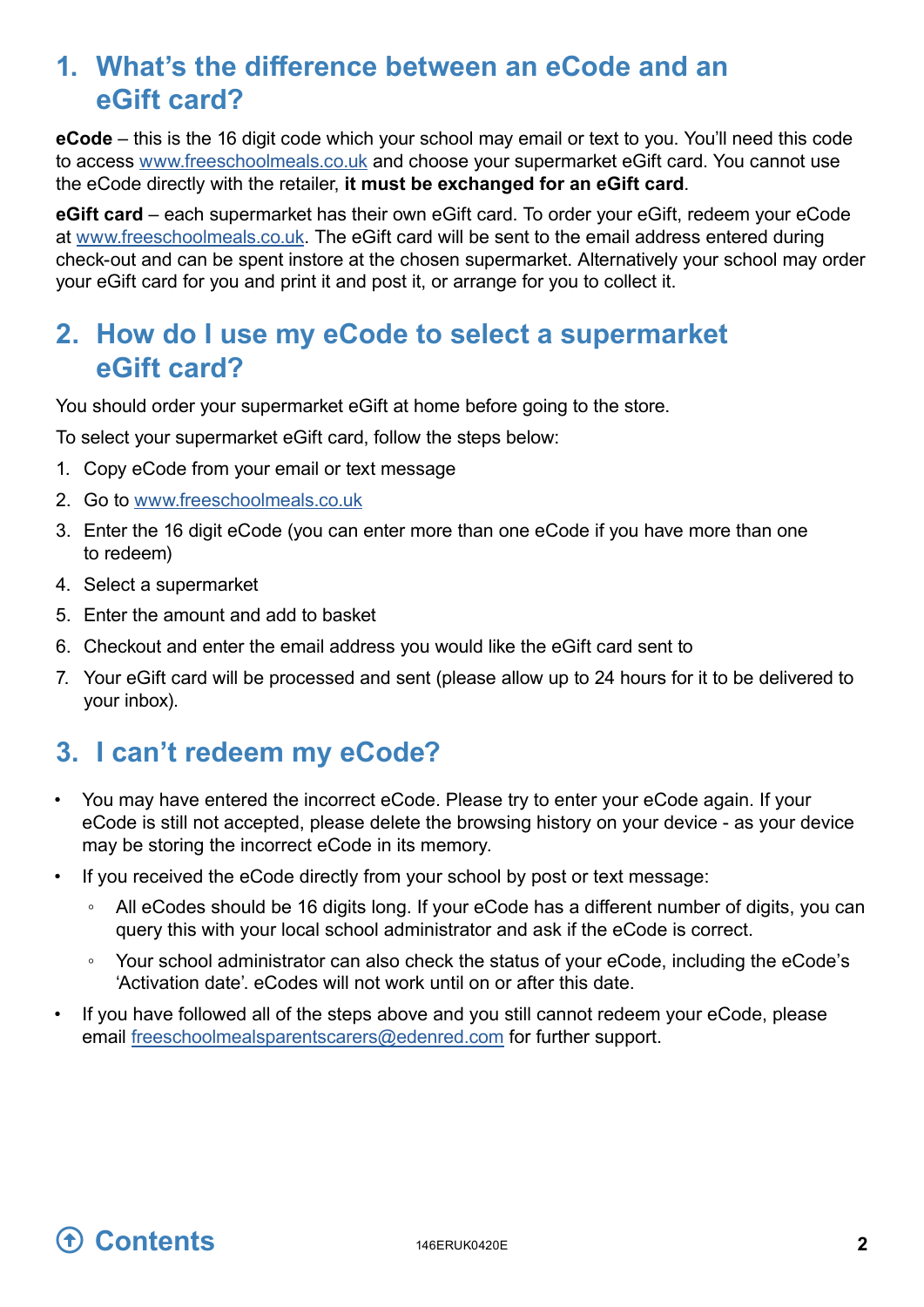# <span id="page-2-0"></span>**4. What supermarkets can I pick from?**

The below supermarkets are available:

- **Morrisons**
- Tesco
- Sainsbury's
- Asda
- Waitrose (John Lewis)
- M&S food
- Aldi
- McColl's (including RS McColl's and Martin's)

#### **5. How do I know what the value of the eCode is?**

This is stated in the email sent to you by the school.

# **6. Do I have to use the full value of the eCode when choosing my eGift card(s)?**

Yes – your balance will be visible on the webpage.

# **7. Can I choose to redeem my eCode at more than one supermarket?**

You can mix and match different supermarket retailers within the same order, provided the total value you've chosen for each is equal to total value of the eCode you've entered. For example, with a £10 eCode, you could choose £5 for Tesco and £5 for Sainsbury's.

Simply enter the value you would like to order on each supermarket eGift card and your balance will update so you know how much you have left.

Please note that the full value of the eCode needs to be redeemed in one transaction, you cannot redeem a partial value of the code and save the rest for later.

Most supermarkets accept multiples of £1 per eGift card, however some other supermarkets have larger fixed amounts that can be ordered, e.g £10.

# **8. How long do I have to redeem the eCode?**

Your eCode will expire after 4 months.

# **9. What happens if my eCode has expired?**

The eCode is cancelled and the money associated is then returned to the Department for Education.

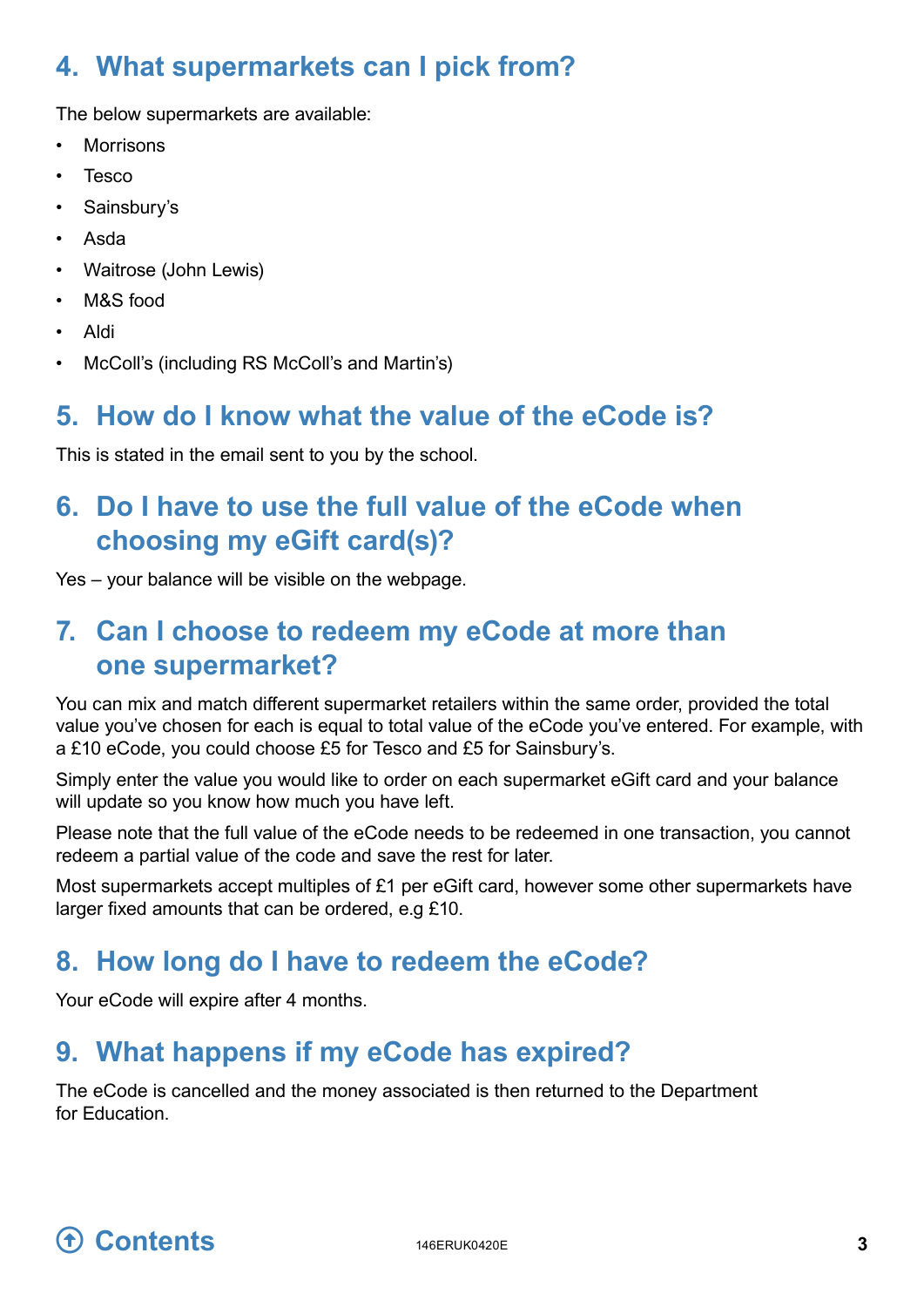### <span id="page-3-0"></span>**10. What can I purchase in-store with the eGift card?**

The eGift card is issued to you in respect of the free school meal benefit and will only be accepted in store for the purchase of food and groceries.

### **11. How do I know the value of the eGift card I have received?**

The value will be present on the eGift card itself.

#### **12. How do I use a supermarket eGift card?**

A supermarket eGift card is a digital voucher. The eGift card email contains a link to a barcode which can be presented at the till in-store either on a smartphone screen or printed on a piece of paper, just like a gift card.

Some eGift cards can be used to purchase online. Please see Q15.

#### **13. Does my eGift card need to be used at the supermarket in one transaction?**

No - your eGift card can be used in multiple transactions and on multiple visits, until you have spent the eGift card.

#### **14. How long does the supermarket eGift card last for?**

Please see the table below:

<span id="page-3-1"></span>

| <b>Supermarket</b>                               | <b>Expiry</b>                   |  |
|--------------------------------------------------|---------------------------------|--|
| Sainsbury's                                      | 24 months from last transaction |  |
| <b>Tesco</b>                                     | 5 years from last transaction   |  |
| Asda                                             | 24 months from last transaction |  |
| <b>Morrisons</b>                                 | 12 months expiry                |  |
| Waitrose (John Lewis)                            | 24 months from last transaction |  |
| M&S food                                         | 24 months from last transaction |  |
| Aldi                                             | 5 years from last transaction   |  |
| McColl's (including<br>RS McColl's and Martin's) | 31/12/2021 expiry               |  |

For more T&Cs, please refer to the supermarket's website.

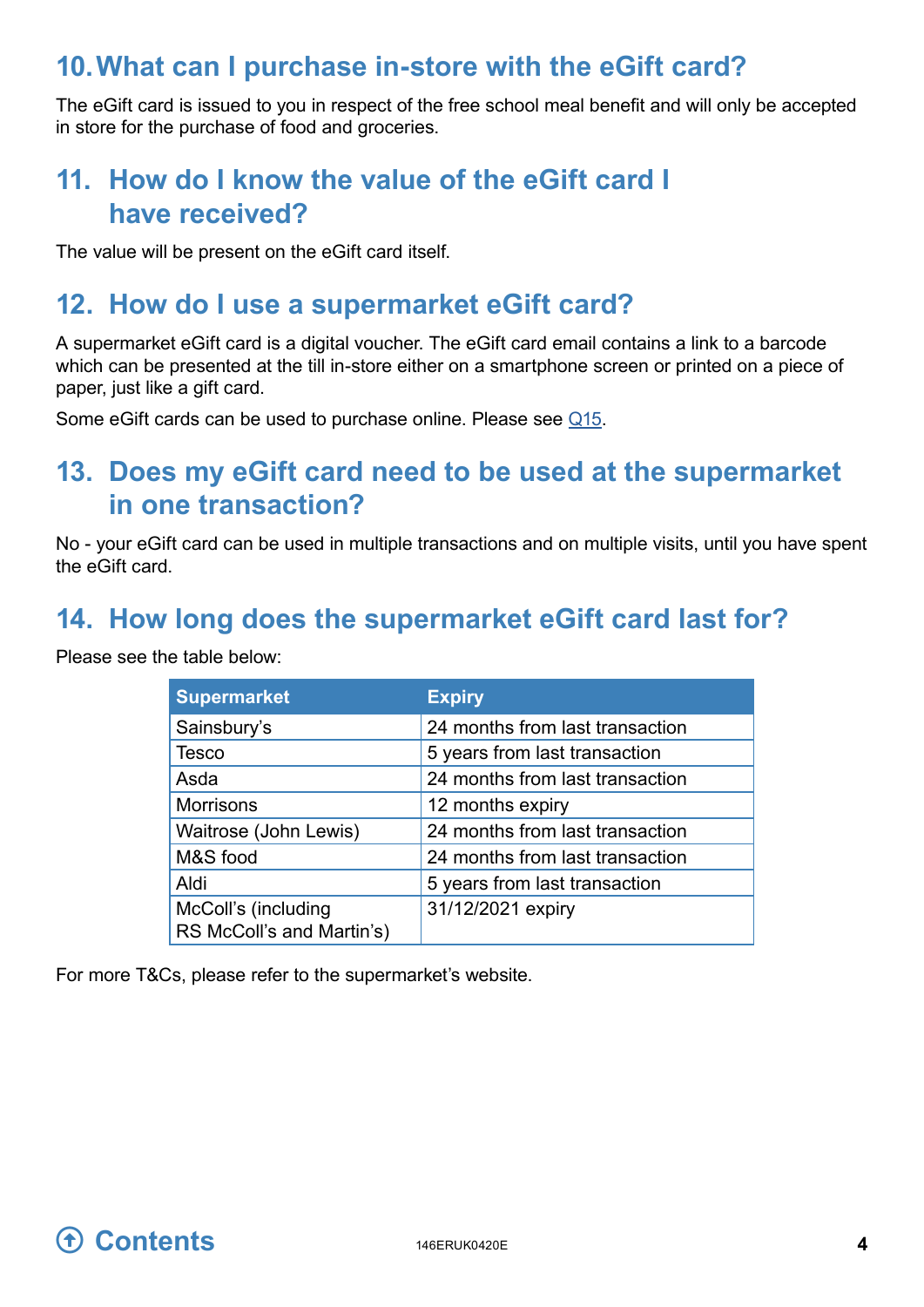### <span id="page-4-0"></span>**15. Can the vouchers be used in-store and online?**

Please see the table below:

| <b>Supermarket</b>                               | <b>In-store</b> | <b>Online</b> |
|--------------------------------------------------|-----------------|---------------|
| Sainsbury's                                      | Yes             | <b>No</b>     |
| <b>Tesco</b>                                     | Yes             | <b>No</b>     |
| Asda                                             | Yes             | Yes           |
| <b>Morrisons</b>                                 | Yes             | No            |
| Waitrose (John Lewis)                            | Yes             | Yes           |
| M&S food                                         | Yes             | <b>No</b>     |
| Aldi                                             | Yes             | <b>No</b>     |
| McColl's (including<br>RS McColl's and Martin's) | Yes             | <b>No</b>     |

For more T&C's, please refer to the supermarket's website.

# **16. My school has ordered an eCode for me, but it hasn't come through to my email?**

Firstly, check your junk mail and/or trash folder.

If it still hasn't arrived within 4 days, please contact your school to ensure that they have your correct email address. If your eCode has been sent to the incorrect email address, the school can cancel this order and resend the eCode to the correct email address. If this still doesn't work, your school can contact Edenred.

# **17. I have ordered an eGift card, but it hasn't come through to my email?**

Firstly, check your junk mail and/or trash folder. If it still hasn't arrived within 24 hours, please contact Edenred: [freeschoolmealsparentscarers@edenred.com](mailto:freeschoolmealsparentscarers@edenred.com) who can look into this for you.

If you receive an error message when trying to redeem your code on the free school meals website, please refer to [Q3](#page-1-1) for guidance.

# **18. I can't see the barcode in the eGift card email**

This is because some email inbox providers automatically switch off the downloading of images for new emails. You should see a prompt to 'Display images' or 'Download full message' to see the barcode. Please note that some supermarkets require you to click on a link in the email to see the barcode in an internet browser instead.

We recommend downloading your eGift cards before you leave the house to do your shopping, or whilst connected to WiFi in case of internet connectivity problems in-store.